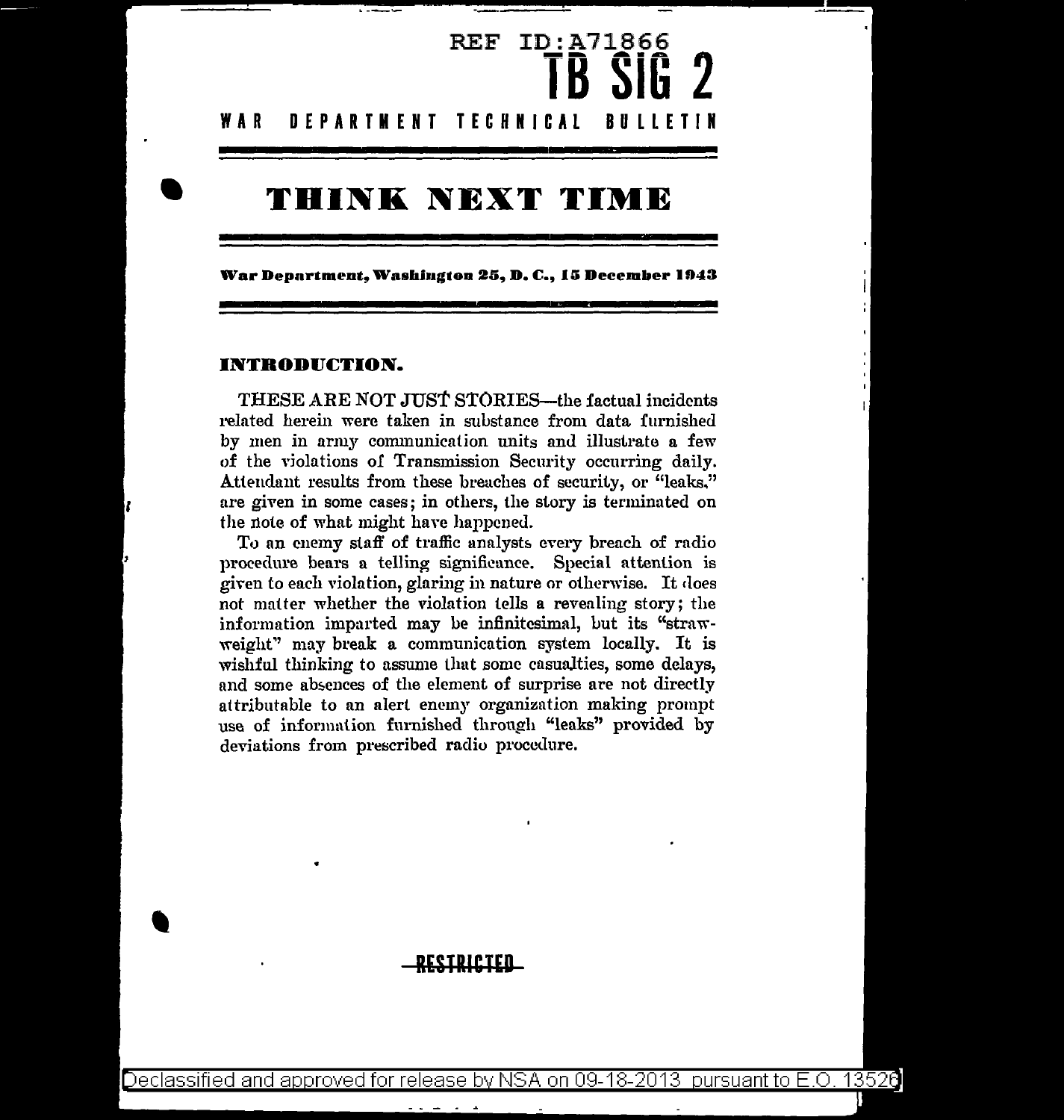### **The Admiral Ordered Continued Radio Sllenee.**

Here is a story of General Clark's headquarters ship, taken from a stirring account of the Salerno invasion, which portrays fully what major issues hinge on the principles of Transmission Security. The security of the security of the security.

"Late on that flaming Saturday afternoon the Ancon's radio room reported the interception of an important enemy message. Many enemy messages were intercepted that afternoon.

"But this one message was too pointed for comfort. *It was a pinpoint location of the headquarters ship, together with an order* to sink her at any cost..

"Admiral Hewitt decided to move the *Ancon* from the Salerno area. At dusk the ship heaved anchor, and, escorted by two destroyers, sailed out to sea. Strict radio silence was ordered. Under a full moon the ship moved out of the battle area. Most of us turned in for the first good sleep in 4 nights.

"At 3: 30 a. m. the alarm bells clanged. General quarters! A wave of uneasiness swept the ship. For the first time since the expedition started we were without the ack-ack protection of big naval units. Our location was a secret even from our own fighter cover.

"Up on deck all was ominously quiet. Gunners were at their posts, the human ammunition chain was in position; but there was no order to fire. A slight sea haze diffused the bright moonlight. We could hear, faintly, the drone of planes.

"Down in the wardroom a tense conference was being held. The ship's detecting apparatus had a grim story to reveal: bombers on our port side, bombers on our starboard, all within a 6-mile radius, searching the seas for the Ancon.

"Should we break radio silence to ask for air help? Or should we sit tight and quiet? Admiral Hewitt reas awakened. He ordered continued radio silence.

"For an hour the crews stood by their guns. We moved nervously about the deck pondering the Admiral's grand gamble. The drone of plane motors grew louder, then receded; revived, and finally was heard no more. The sea haze had saved us from certain destruction.

"In the morning we were back in Salerno Bay. The armada was intact. The bridgehead's first landing field was in operation. Our fighters were thick over the the area. The luftwaffe had failed."  $\mathbf{1}$ 

(Reprinted from North American Newspaper Alliance)

#### **Convoy Delayed.**

This glaring violation of Transmission Security happened shortly after the outbreak of the war.

A flight of B-25's was assigned to patrol duty on the West Coast. Orders read to be on the alert for submarines and to aid in convoying ships. The SOI required a report, upon return of the flight, of the position of a certain convoy, the number of ships, etc.

The flight leader sighted the convoy. Not having read the instructions in the SOI, he reported the position of the convoy, giving the course, number of ships, etc., in clear language by C. W. transmission.

For its own safety, the convoy was immediately ordered into the nearest port. The sailing was delayed for a period of 10 days—and who can evaluate the LOSS OF THOSE 10 DAYS?

### **Bad Habit.**

There is no such thing as an inconsequential radio transmission. Messages sent in the clear can produce repercussions which dim the reverberations of falling bombs.

A British medical unit in the Sollum area of Egypt formed the habit of sending casualty lists in the clear, giving the arm of the service of the dead and injured: "Rifleman Adah Singh, killed at Gizah; Artillerist Arthur G. Smith, injured at Halfaya Pass."

Given enough volume of this traffic, the Germans were able to locate and identify all the major British units in that sector.

If wire had been available, this administrative traffic should have been sent by telegraph. Wire lacking, a courier should have carried the lists. If radio had to be used, the traffic should have been encoded.

The enemy is often furnished VITAL INFORMATION BY PLAIN TEXT TRANSMISSIONS.

### **Testing Tipped Them Off.**

Radio silence is more than golden to men who observe it strictly. To those who don't-

A division moving up into the combat zone in North Africa failed to observe absolute radio silence, and permitted its radio stations to send premature test messages in their new positions. Captured Italian intelligence reports later revealed that the enemy had intercepted the test transmissions and deduced that a new division was moving up.

DON'T BREAK RADIO SILENCE until ordered to do- so by competent authority.

2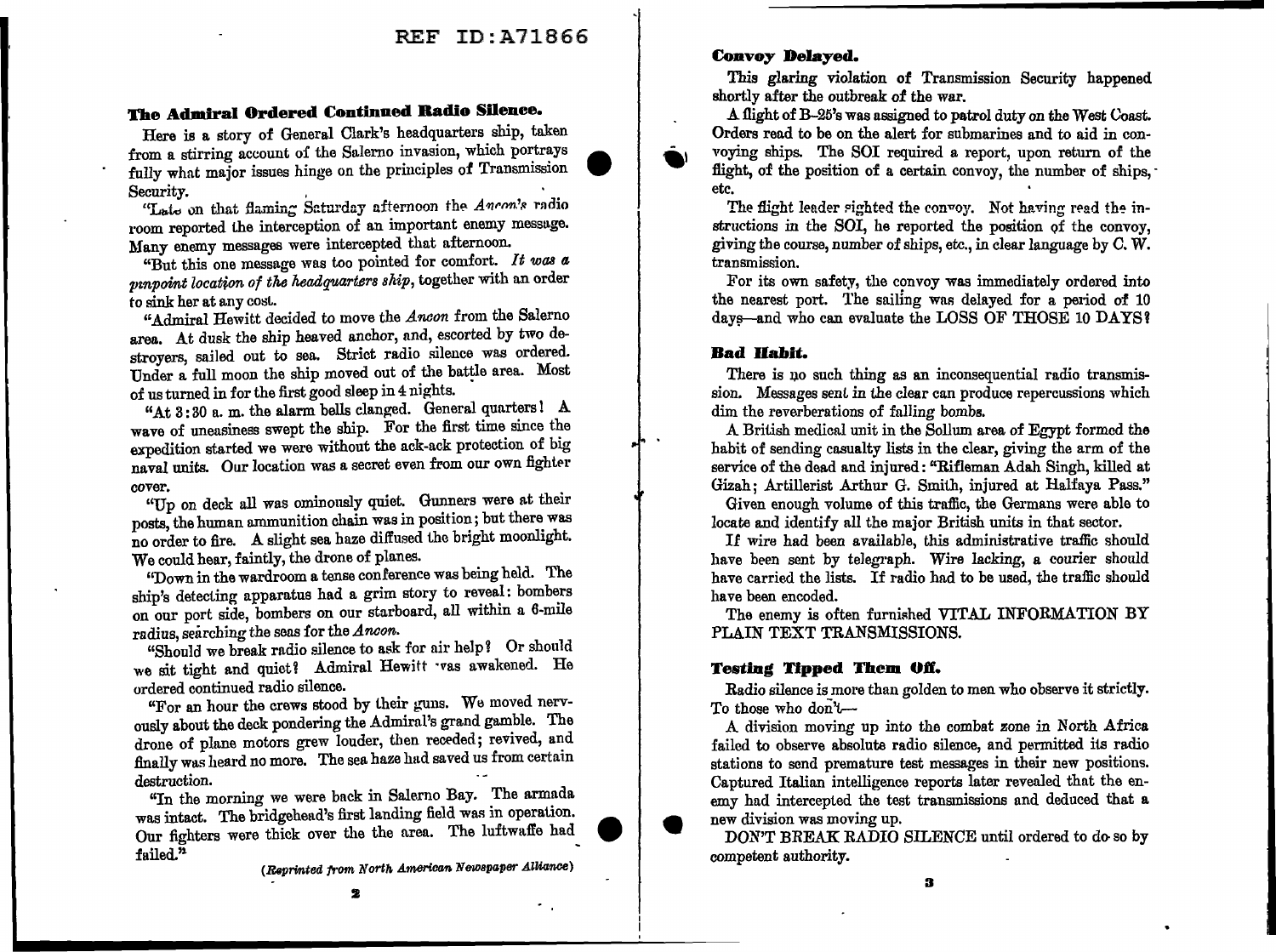## **"Good News" for Japs.** REF ID:A71866

*/* 

AN ADVANCED ALASKA BASE, April 20.-An Army colonel tells this one :

"One of my 'fist fakers' (a telegrapher who can imitate another's touch) who knows Japanese practiced for months to imitate the 'fist' of a Domei news radio operator who relays daily news<br>to the Kiska garrison.

"One evening, as the Domei sender was almost throngh tapping out the 'good' news from Tokio to the Rat Island defenders, we jammed the program so that Kiska did not hear his sign off.

"Alter this.'jam session' our 'fist faker,' imitating the Tokio man's every sending peculiarity, cut in:

"'Domei news deeply regrets that Admiral Yamamoto is disrreditecl in imperial circles because he has Jost too many valuable ships. The defeat of our naval forces at Coral Sea, Midway, the Solomons, and now our 22-ship convoy to New Guinea has saddened the imperial household.'

"Next our operator sent: 'Due to the lack of critical materials, baseballs in Japan have been reduced to the size of golf balls, golf balls to the size of peas, and there are no more peas so we do not play golf any more. Thank you, Kiska, that is all.'

"The Kiska operator, in precise Morse, acknowledged: "Thank you, Domei. for the excellent news. This is radio Kiska signing off. Good night.'"

(Reprinted from Associatea Press)

**0** 

 $\circlearrowright$ 

..

 $\Delta t$ 

 $\Omega$ 

#### **Intercepted Clue.**

Because of little consideration for the element of security, and some ingenious map-plotting by an alert enemy, serious obstacles were encountered by the British.

An attack on Halfaya Pass was planned by the British. Before moving their bases, the British opened radio nets at advanced points. With this clue to act upon, German and Italian intercept platoons were able to anticipate the disposition of the British troops-before they arrived at the front.

Failure to observe Transmission Security measures makes VITAL INFORMATION available to the enemy.

#### For Official Use Only.

Numerous infractions of the proper use of radio reflect extreme foolhardiness on the part of some operators. Such is this case.

In February 1942, a radio operator in Charleston, S. C., transmitted the following message in the clear, "German Submarines Sighted in Charleston Harbor." This adolescent trick aroused high authorities, and immediate steps were taken to check the authenticity of the transmission.

The moral in this minor incident is that our communication facilities nre for OFFICIAL USE ONLY and should at no time be used for the transmission of foolish traffic or personal messages.

#### **The Enemy Was Also Willing.**

In this story a radio operator actually talked with the enemy, and raised his own colonel out of bed.

· Apparently the radio operator had for some time harbored a desire to "chat" with the enemy. Late one night while scanning the bands he picked up an enemy station and established eontact. The enemy was also willing to chat, so back and forth via C. W. flowed a stream of conversation--until the radio operator realized with a start that he was committing a very serious breach of Army discipline, as well as radio discipline.

..

Without discontinuing the conversation he dispatched a message to the colonel, who roused himself in all haste to notify  $G-2$ . Direction finders were put on the enemy signal and the location was spotted.

Isn't it logical to suppose that the enemy SPOTTED OUR STATION?

#### **Outeome of Individualism.**

Occasionally a radio' operator finds in the temporary absence of normal restrictions an opportunity to indulge an old, lax habit of batting the breeze. This story is an instance.

When our forces first began establishing outposts on islands in the South Pacific, the radio operations were taken over by skeleton crews who developed small dynasties. Radio procedure was more or less what the men themselves established, and it was common practice to bat the breeze, or transmit in the clear.

Staff Sergeant X, an operator with a speed of 45 to 50 words per minute, was the head of a dynasty with an unbroken record for no services on messages transmitted. He held undisputed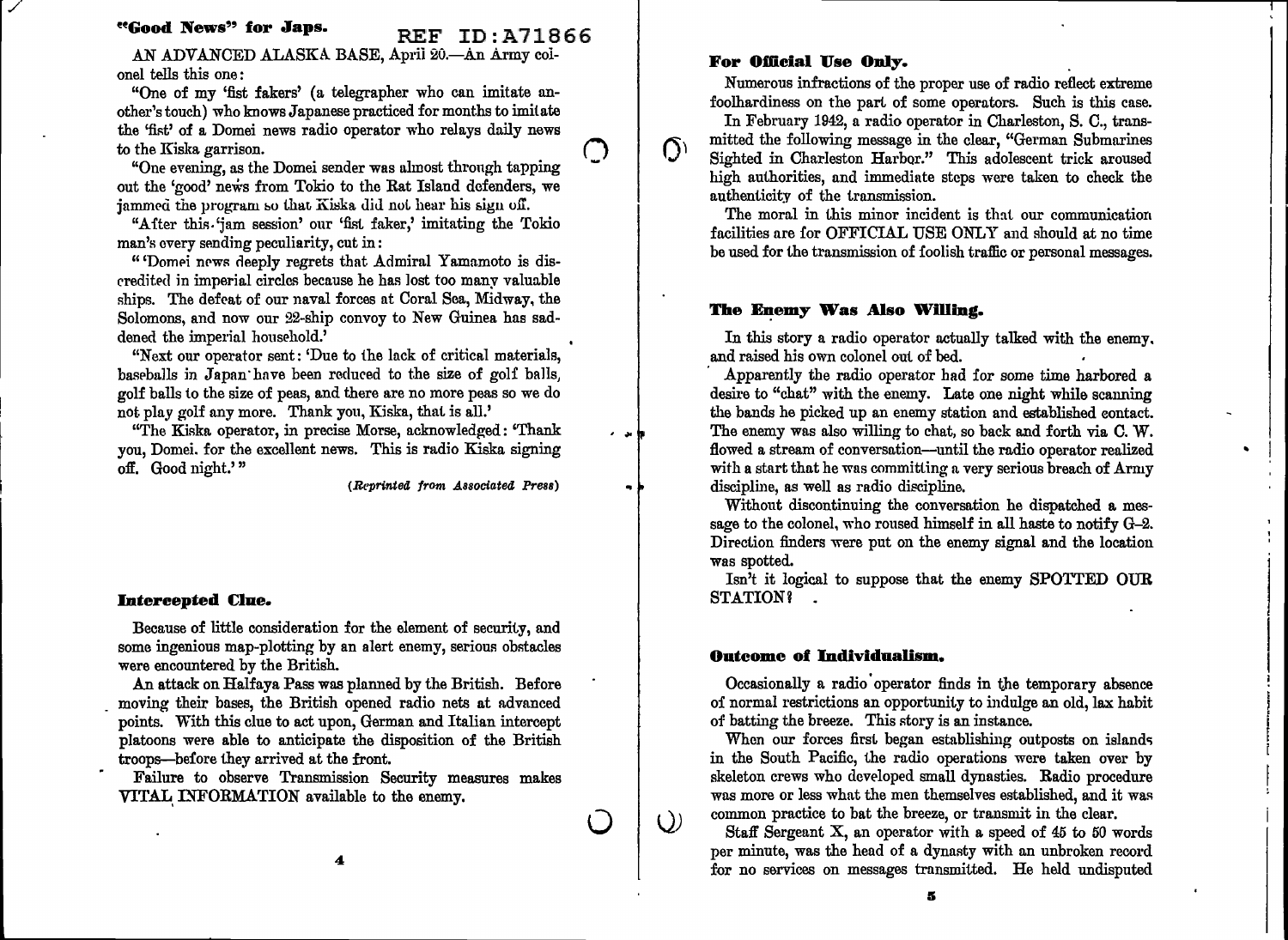1. I r

..

sway until after the battle of the Coral  $S$ ea. Then followed an increase in personnel and a heavier volume of traffic.

Very little time elapsed until reminders in the form of quotations from Army Regulations were issued pertaining to transmission security violations, especially sending in the clear.

Staff Sergeant X was resentful of interference-even of Army Regulations. After a month of asserting his belligerence and \~) repeated warnings, he was demoted to buck sergeant. Another month passed with no change in his attitude. The outcome of his continued individualism was a court martial. He was reduced to the rank of private and relieved.

A fast radio operator is still NOT A GOOD OPERATOR unless he follows prescribed procedure.

#### **So Mueb Confusion.**

The demoralizing situation related below is an interesting example of radio deception. If the net-control station had followed the rules of Transmission Security, it would not have happened.

During maneuvers, the artillery in a Blue division dropped the use of authenticators. The radio operator of a Red division passed himself off as the Blue net-control station. He received locations of units, plans of fire, nnd future movements; he directed fire into an empty field and along an unoccupied ridge; he persuaded the receiving operator to ignore the frantic calls of the real net-control station, and finally created so much confusion and mutual distrust among Blue stations that radio communications broke down completely.

Think of the disaster that would have resulted from a similar situation in combat l

#### **The Germans Did Something About It.**

Among the violations of transmission security encountered daily is the ever-frequent case of sending important information in the clear. Take this example:

In the early days of the Libyan campaign, two officers were on the air talking about the difficulty of closing the 3-mile gap existing between their lines.

"I haven't the equipment," one commented.

"Well, I can't do anything about it," the other replied.

Not far distant a German intercept operator hastily sought contact with his superior officer. This vital bit of information

was quickly assimilated by enemy intelligence, and before the end of the day the Germans did something about it. Radio is a direct link to the enemy.

#### **I \Vas Not Supposed to Comply.**

The following incident illustrates a violation of radio-net procedure as told by a station operator.

"UR3 was the net-control station of an artillery net in the Hawaiian Islands. When one, of the operators, identifiable by his 'charncteristic fist,' remained continually off the air. it was apparent that he had been transferred elsewhere. Sure enoughin a few days I received a call, transmitted by the 'telltale fist,' from a neighboring island. He was unable to establish communication with UHa in our net, and wanted me to let UR3 know that UR3-7 was calling.

"I went ahead and gave UR3 a call and, shortly after, UR3 and UR3-7 established communication and began exchanging greetmgs and personal problems. This was obviously a violation of transmission security but as I was not a net-control station, I stood by and listened.

''The following day I learned that a radio intelligence operator had copied my transmission to the unauthorized station UR3-7 and also UR3-7's transmission to UR3.

"UR3-7 made up his own call sign to call a personal friend at UR3. He included his new post in his transmission, thus releasing military information. UR3-7 was not supposed to be working on that frequency, as he held up messages from other stations authorized to operate in the net. I was NOT SUPPOSED to comply with UR3-7's request before making a challenge and receiving a satisfactory answer. The call sign UR3-7 was foreign and NOT in the *SOI* issued me."

#### **1J-Boats Eseaped.**

This significant story is told by an NCO in charge of an aircraft warning station on the coast of South America.

"In the latter part of 1941 it was common knowledge that enemy submarines were operating in South American waters. From our recently established location, occasional observances of submarines, presumably German, were reported.

"We had been operating at this location for about 6 months when war was declared. Immediately, the submarine activity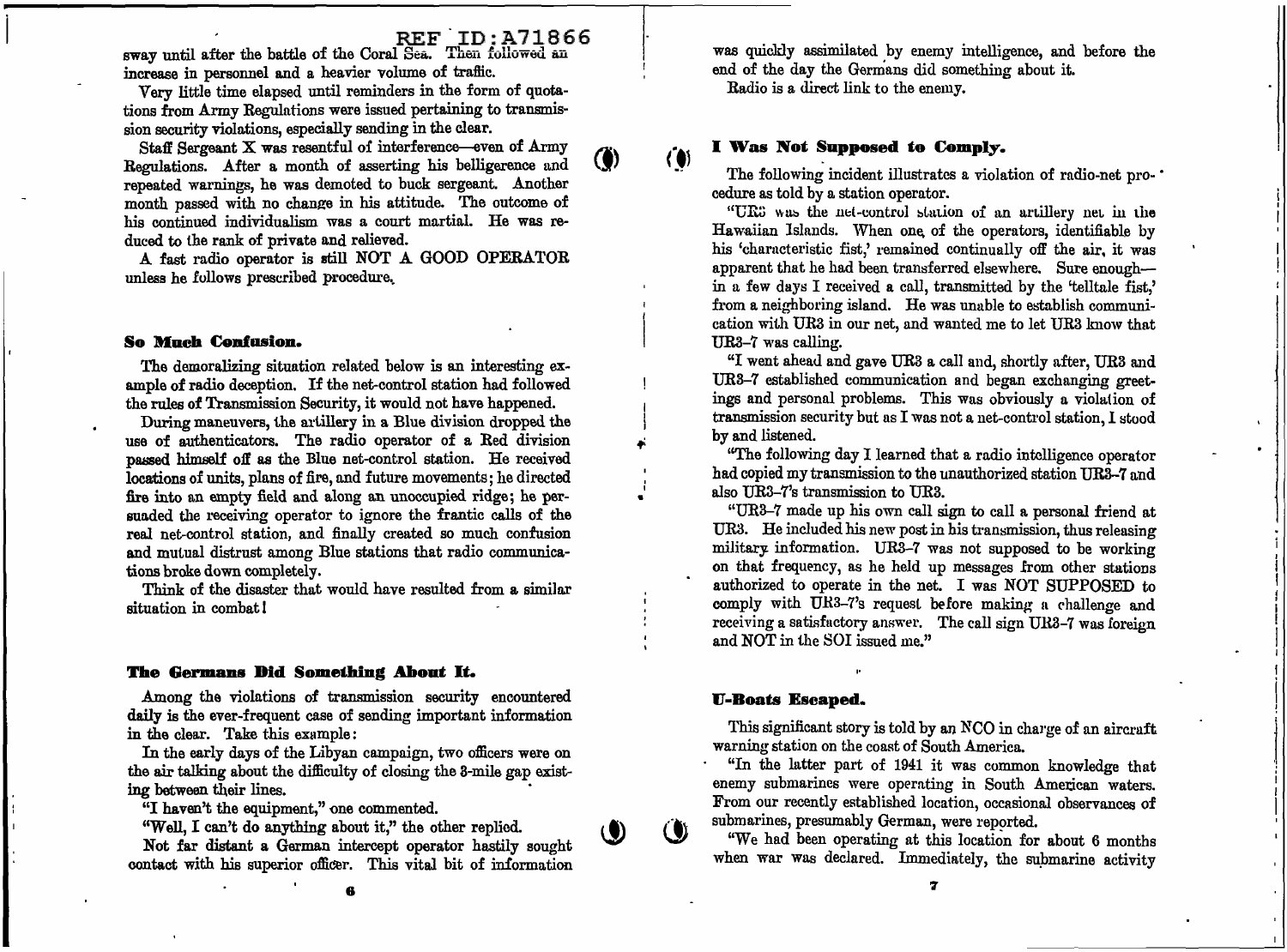became more noticeable and several reports on enemy submarines were sent by radio. Through carelessness, some of these reports were sent in the clear . . . and without fail, the reported submarine would leave the vicinity, having ample time to do so, as the nearest troops were 2 hours flight away."

Don't show your hand by SENDING IN THE CLEAR!

#### Breezy Story.

Here is a story apparently insignificant-and yet the actions of one man failing to do his job in a remote section of the Alaskan Territory could, and probably did, impart to the enemy a fair idea of the use of our procedure signals.

This man, a radio operator, was on duty at his post handling a mere trickle of traffic. To lessen the tedium and amuse himself, he began transmitting a "breezy story," punctuating it with regular procedure signals. During that same period, an intercept operator, policing the bands, tuned him in and discovered this obvious violation of transmission security. Our operator had picked up the offender-BUT SO HAD THE ENEMY! And the enemy also had pirked up a fair idea of how our procedure signals fit into a message.

#### **Send Over Some Beef.**

Here is an example of a striking violation which occurred in ihe· Asiatic Theater.

Our forces were in an extended position, and ihe proximity to the enemy necessitated the establishment of several outposts. One of these was to be an island outpost about 10 or 12 miles distant from headquarters. To this point were sent radio operators to set up a station.

Then, for approximately a week, came calls in the clear, such as: "Send over some beef, I am ham happy"; "We're all out of water, get some over here"; and other similar transmissions.

The enemy, by listening in for a few days, could have determined the number of men on the island and the tactical disposition-AND MOST LIKELY DID.

#### **Oddity of the War.**

If there are any deubts existing as to the amount of intelligence gleaned by the enemy from varied sources, here is a story which should quickly dispel any such illusions.

A TWA plane pilot heard a strange radio call one day in mid-Atlantic. A crisp, clear voice in English advised the pilot that he was using the wrong code of the day. And he was! The voice identified itself as belonging to a German submarine commander.

'•

Somehow, somewhere, there had been one leak or several in our communications. Make sure that such leaks do not result from violations of transmission security .

#### **qAC.**

•

÷

This incident has to do wiih IMPROPER RADIO PROCE-DURE. From this story ii can be seen that serious consequences may attend those who fail to observe it.

About 1 year ago, at Miami, Fla., a plane was sent out on an antisubmarine patrol, using special equipment. During the course of the flight an important part of this equipment became inoperative. The pilot instructed the radio operator to send a message back to the air base stating they were returning because the  $-\rightarrow$ was out of order.

If the correct procedure signal had been used, with no mention of the faulty equipment, the transmission would have been in order. Instead the message was sent in the clear. When the ship landed there was an escort of M. P.'s waiting. Both the pilot and the radio operator were court-martialed.

This leak was VITAL. Until then we had every reason to believe that the enemy did not know this particular equipment was being used in antisubmarine warfare in that locality.

#### **Mission Not Aeeomplished.**

Incidents that stress the hazards of SENDING IN THE CLEAR cannot be recounted too frequently.

A formation of B-25's iook off somewhere in Tunisia during the early part of the North African campaign. Swiftly they climbed, and soon they were half wuy to the designated objective. Then ... a message was received from their air base instructing the flight leader to abandon the assigned target and proceed to another area. The information, including the name of the new target, was transmitted in the clear.

When the formation approached the new objective a superior number of enemy planes intercepted the flight. The mission was not accomplished, and the degree of carelessness took a corresponding toll in men and planes.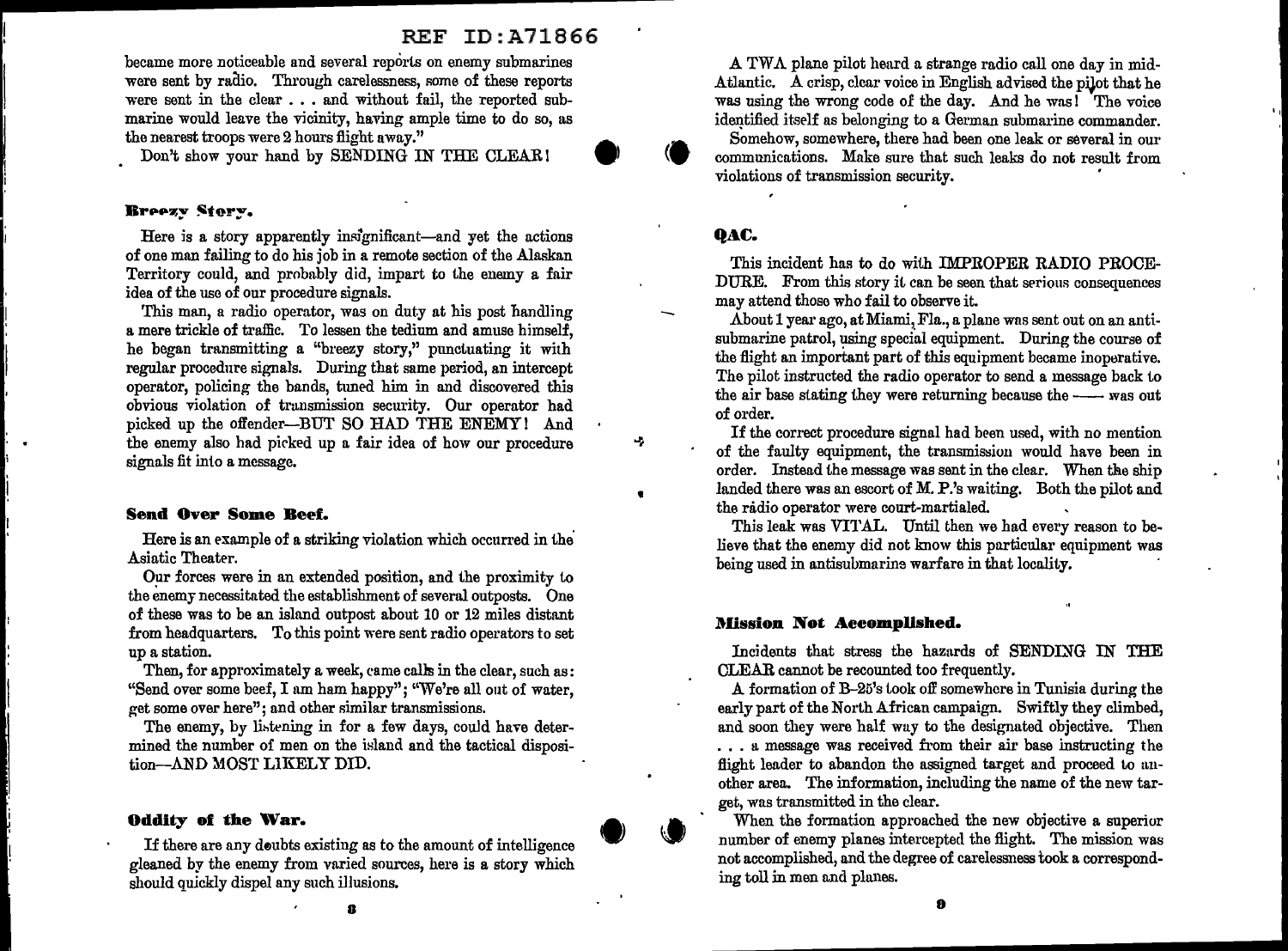Disastrous results from transmission $R_{\text{H}}F_{\text{meons}}\Gamma$  in  $\lambda$  7.1  $\%$  6 clear cannot be evaluated. •

#### **Enemy Notified.**

Frequently, information is imparted to the enemy by an untrained radio operator. The following incident occurred in one outfit. and probably has in numerous others.

The scene of this short story is a combat zone where violations of transmission security may be measured quickly in terms of casualties. Pfc Y was an untrained radio operator who unwittingly notified the enemy as well as the stations within his net, of the call signs to be used the following day, by first identifying each one with the current call sign.

Obviously, the call signs were compromised even before they had been put to use.

#### **Traffic Was Delayed.**

Prompt distribution of SOI's within a net is always an important factor, as this story clearly shows.

In the combat zone where this particular net was in operation. transportation was at times slow and very uncertain. The only means of transportation in this area were by water and air.

SOI's were made up by headquarters in the rear echelon, about 1,500 miles distant. The majority of stations were so removed from headquarters that from 1 to 3 days' travel by air was necessary to traverse the distances. Call signs were changed periodically and frequently, but not always did distribution of SOI's include the forward stations.

Personnel of the rear echelon station, not realizing the situation, would, on the appointed hour, change over to the new call signs and refuse to answer the old ones.

This caused considerable delay in handling traffic.

It is well to remember that because of slow traffic--MESSAGES THAT ARRIVED TOO LA.TE-battles have been lost.

#### **Was the Enemy Listening?**

Radio chatting is always music to the ever-listening ears of the enemy. Here is another story wherein the desire to talk paid poor dividends.

Somewhere in North Africa, a pilot was returning from a reconnaissance mission successfully completed. It might have been elation over a job well done or a general sense of relaxation which caused the officer to indulge in chatting.

During the ensuing chat this officer mentioned that a large formation of aircraft had landed at a certain air base. Was the enemy listening! Obviously he was, because in a few short hours the air base was bombed and almost totally destroyed.

No matter how strong the temptation-DON'T CHAT!

#### **Ball Sessions.**

Too often the security of a post or station is jeopardized by LAXNESS IN MONITORING the net. The following situation could have been quickly corrected.

The net-control station was located at a post that was, we had reason to believe, unknown to the enemy. As this net linked the post with outposts in the Parific and Bering Sea, the maintenance of circuit discipline was highly important.

The staff sergeant in charge of the station was an excellent and highly trustworthy operator. As time passed, with only routine messages constituting the traffic, he grew lax, and decided that conversation with one of the other operators would not be harmful.

At 1145 and again at 1200 of each day, stations would be coordinated bv the NOS.

The intervening time was used by the staff sergeant for his "bull sessions."

This continued for about 2 weeks until, by chance, the nearest AWS station happened to be listening on the frequency used by this NCS, and heard this transmission : "Yes, Larry left with supplies for the OP at Ybor on the Stark yesterday  $\ldots$  " etc. The staff sergeant was severely disciplined.

*M* 0 N I T 0 R I N G is a necessary function of Tranmission Security.

#### **Suspected Espionage.**

Chatting always helps the enemy in one way or another. In this instance it was a means of distracting for several nights the functions of a "spotter" net.

The incident took place overseas in an aircraft-spotter net charged with monitoring both friendly nets and enemy spy stations, and with goniometric activities.